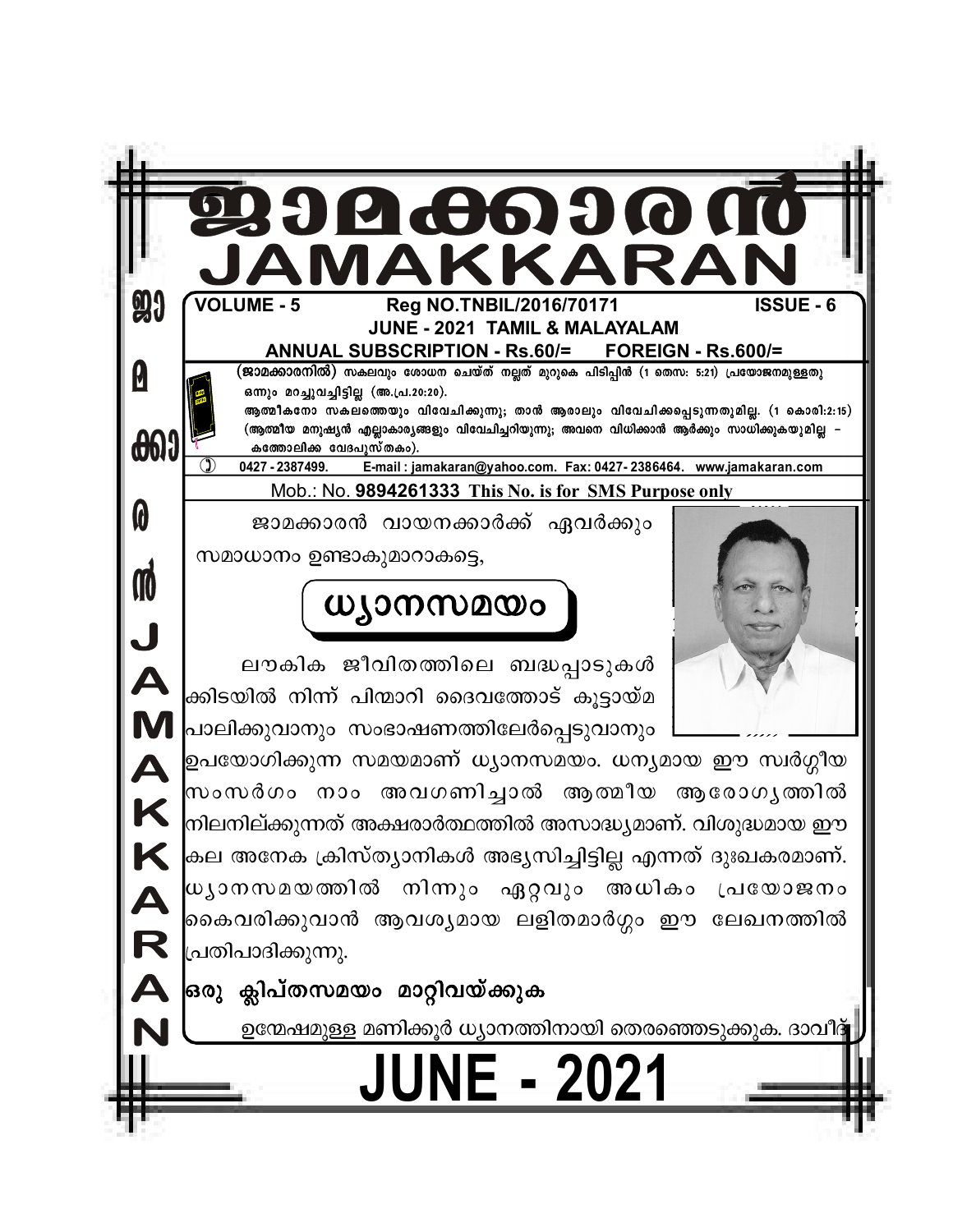ജാമക്കാരൻ

www.jamakaran.com

**June 2021** 

രാജാവ് വളരെ തിരക്കുള്ള മനുഷ്യനായിരുന്നു. എങ്കിലും **പ്രഭാതത്തിന്റെ** ആദ്യമണിക്കൂറുകൾ ദൈവത്തോട് ഇടപെടുന്നതിനായി അവൻ മാറ്റിവച്ചു. "യഹോവേ, രാവിലെ എന്റെ പ്രാർത്ഥന തിരുസന്നിധിയിൽ വരുന്നു" (സങ്കീ. 88:13). വേദപുസ്തക കാലത്തിലും ചരിത്രത്തിലുടനീളവും ദൈവത്താൽ ശക്തിയോടെ ഉപയോഗിക്കപ്പെട്ട സ്ത്രീപുരുഷന്മാർ അതിരാവിലെ എഴുന്നേല്ക്കുന്നവരായിരുന്നു. മനുഷ്യരെ സന്ധിക്കുന്നവരായിരുന്നു. ജോൺ ബന്നിയൻ പറഞ്ഞു "പ്രഭാതത്തിൽ ദൈവത്തിങ്കൽ നിന്നും ഒഴിഞ്ഞു ഓടുന്നവന് ആ ദിവസത്തിന്റെ ശേഷിച്ച മണിക്കൂറുകളിൽ ദൈവത്തെ കണ്ടെത്തുന്നത് പ്രയാസമാണ്".

ഏതു കാരണവശാലും ഈ സമയത്തിൽ നാം നിലനില്ക്കേണ്ടത് അതൃന്താപേക്ഷിതമാണ്. സ്വർഗ്ഗീയ രാജാവിനോടുള്ള ഒരു കൂട്ടായ്മ ആയതിനാൽ നാം ഇതിനെ വളരെ ഗൗരവമായി കണക്കിലെടുക്കണം. ബാബിലോണിൽ അടിമയായ ദാനിയേൽ ഒരു യുവാവ് ആയിരുന്നു. അവിടെ ഉണ്ടായിരുന്ന ചെറുപ്പക്കാർ അവന്റെ മതപരമായ വിശ്വാസങ്ങളെ എതിർത്തവരായിരുന്നു. ഏതൊരു ദൈവത്തോടും പ്രാർത്ഥിക്കുന്നതിനെ വിലക്കിയിരുന്ന ഒരു ജനകീയനിയമം അന്നു നിലവിലുണ്ടായിരുന്നു. എങ്കിലും ദാനിയേൽ അതിനെ ഒട്ടും കാര്യമാക്കിയില്ല. അവന്റെ ഈ വിശുദ്ധ സ്വഭാവത്തെ തടസ്സപ്പെടുത്തുവാൻ ആർക്കും കഴിയില്ല. ''താൻ മുമ്പെ ചെയ്തു വന്നതുപോലെ ദിവസം മൂന്ന് പ്രാവശ്യം മുട്ടുകുത്തി തന്റെ ദൈവത്തിന്റെ സന്നിധിയിൽ പ്രാർത്ഥിച്ചു സ്തോത്രം ചെയ്തു" (ദാനി. 6:10).

പ്രവർത്തികളുടെ പുസ്തകത്തിൽ നാം മറ്റൊരു ഉദാഹരണം കാണുന്നു. പെന്തക്കോസ്തിനു പിന്നാലെ സ്പോടനാത്മകമായ ഒരു വളർച്ച സഭയ്ക്കുണ്ടായി. ഒറ്റദിവസം തന്നെ മൂവായിരം പേർ സ്നാനമേറ്റു. അപ്പൊസ്തലന്മാരുടെ ഇടയത്വശുശ്രൂഷ തൽക്ഷണം വർദ്ധിച്ചു. എന്നാൽ ദൈവത്തോടു കൂട്ടായ്മ പുലർത്താൻ കഴിയാത്തവിധം അവർ തിരക്കുള്ളവരായിരുന്നില്ല. ഭൗതീകമോ ആത്മീകമോ ആയ ഏതൊന്നിനെയും ത്യജിച്ചുകൊണ്ട് "പ്രാർത്ഥനാ മണിക്കൂർ" അവർ കൃത്യമായി പാലിച്ചിരുന്നു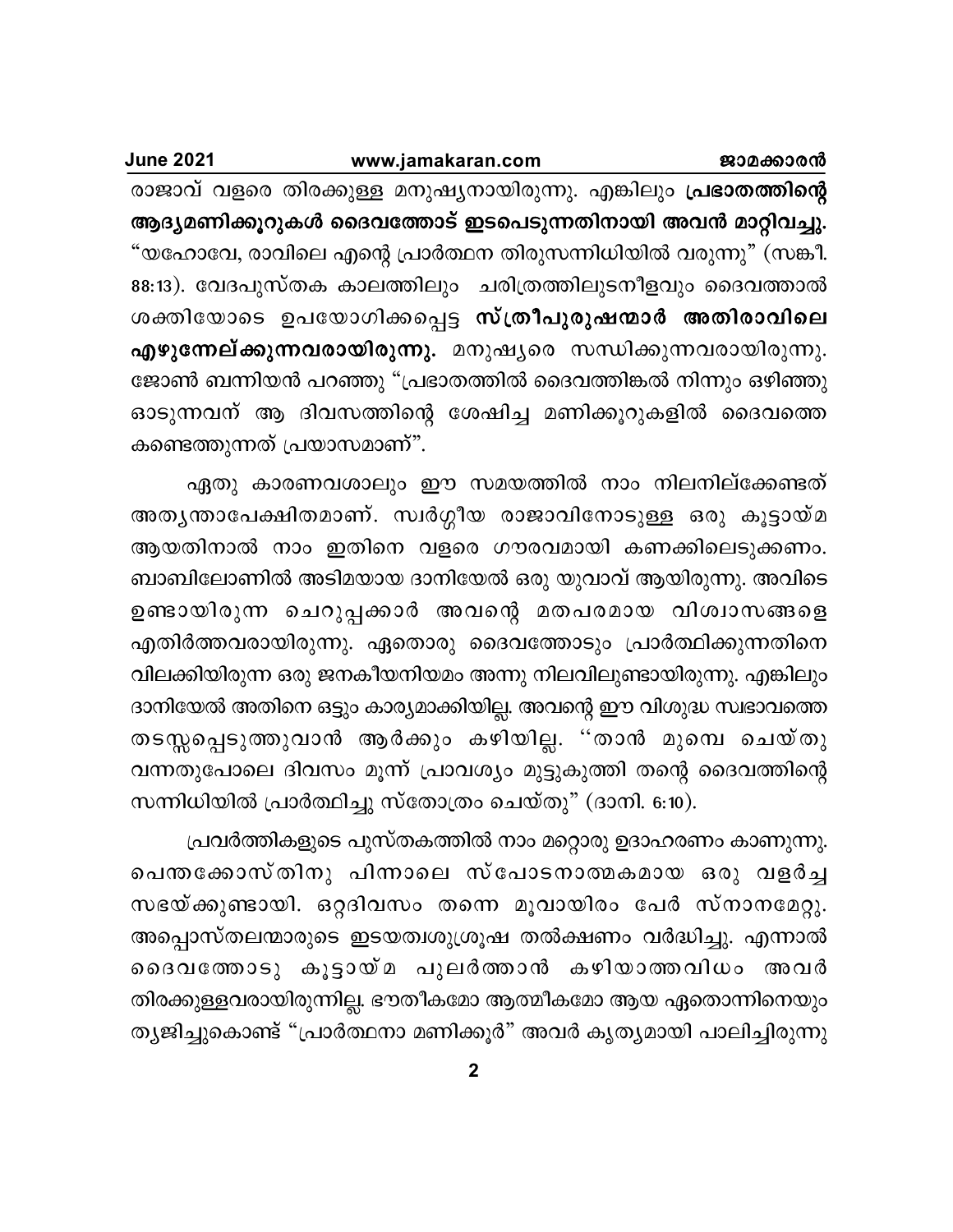| <b>June 2021</b> | www.jamakaran.com                                              | ജാമക്കാരൻ |
|------------------|----------------------------------------------------------------|-----------|
|                  | (അ. പ്ര. 3:1). വലിയ പുരുഷാരം തന്റെ പ്രസംഗം കേൾക്കുന്നതിനും     |           |
|                  | രോഗശാന്തി പ്രാപിക്കുന്നതിനും വന്നു ചേർന്നപ്പോൾ മരുഭൂമിയിലേക്കു |           |
|                  | വാങ്ങിപ്പോയി പ്രാർത്ഥനക്കു സമയം ചെലവിട്ട തങ്ങളുടെ യജമാനനിൽ     |           |
|                  | നിന്നും അവർ അപ്രകാരം പഠിച്ചിരുന്നു (ലൂക്കൊ. 5:16). നമ്മുടെ     |           |
|                  | ഭക്ഷണസമയത്തിലും ആഫീസ് സമയത്തിലും നാം ക്ലിപ്തത പാലിക്കണം.       |           |
|                  | അതു ദൈവത്തെ ബഹുമാനിക്കുകയാണ്.                                  |           |

### കേൾക്കുക, സംസാരിക്കുക

ധ്യാനസമയം ഒരു 'നിശബ്ദ' സമയമല്ലേ! ശബ്ദമില്ലെങ്കിലും അവിടെ ഒരു സ്വരമുണ്ട്. നാം ദൈവശബ്ദം കേൾക്കുകയും ദൈവത്തോട് സംസാരിക്കുകയും ചെയ്യുന്നു, അഥവാ അവന്റെ വചനം ധ്യാനിക്കുകയും അവനോട് പ്രാർത്ഥിക്കുകയും ചെയ്യുന്നു.

വേദപുസ്തക ധ്യാനത്തോടുകൂടെ ആരംഭിക്കുന്നത് ഉചിതമാണ്. നാം ദൈവത്തോട് സംസാരിക്കുന്നതിന് മുൻപ് അവൻ നമ്മോട് സംസാരിക്കുന്നത് കേൾക്കണം. ദാവീദിന്റെ മകനായ സഭാപ്രസംഗി പറഞ്ഞ ജ്ഞാനവാക്കുകൾ ഇപ്രകാരമാണ്:

"ദൈവാലയത്തിലേക്ക് പോകുമ്പോൾ കാൽ സൂക്ഷിക്ക; മൂഢന്മാർ യാഗം അർപ്പിക്കുന്നതിനെക്കാൾ അടുത്തു ചെന്ന് കേൾക്കുന്നതു നല്ലതു; പരിജ്ഞാനമില്ലായ്കയാലല്ലോ അവർ ദോഷം ചെയ്യുന്നത്. അതിവേഗത്തിൽ ഒന്നും പറയരുത്. ദൈവസന്നിധിയിൽ ഒരു വാക്ക് ഉച്ചരിപ്പാൻ നിന്റെ ഹൃദയം ബദ്ധപ്പെടരുത്; ദൈവം സ്വർഗ്ഗത്തിലും നീ ഭൂമിയിലും അല്ലോ, ആകയാൽ നിന്റെ വാക്ക് ചുരുക്കമായിരിക്കട്ടെ" (സഭാ. പ്ര. 5:1,2). വിശുദ്ധനായ എഫ്.ബി. മേയർ പറഞ്ഞു: "നിങ്ങളുടെ വാക്കുകൾ ദൈവം കേൾക്കുന്നതിലുപരി ദൈവശബ്ദം നിങ്ങൾ കേൾക്കുകയാണ് വേണ്ടത്. എന്തായാലും ഒന്ന് സംശയമില്ല". നയിക്കും മറ്റതിലേക്ക് എന്നതിൽ  $\circledcirc$   $\circledcirc$ , ദൈവവെളിപ്പാടിനോടുള്ള നമ്മുടെ പ്രതികരണം വാസ്തവത്തിൽ സ്തോത്രവും പ്രാർത്ഥനയുമാണ്.

3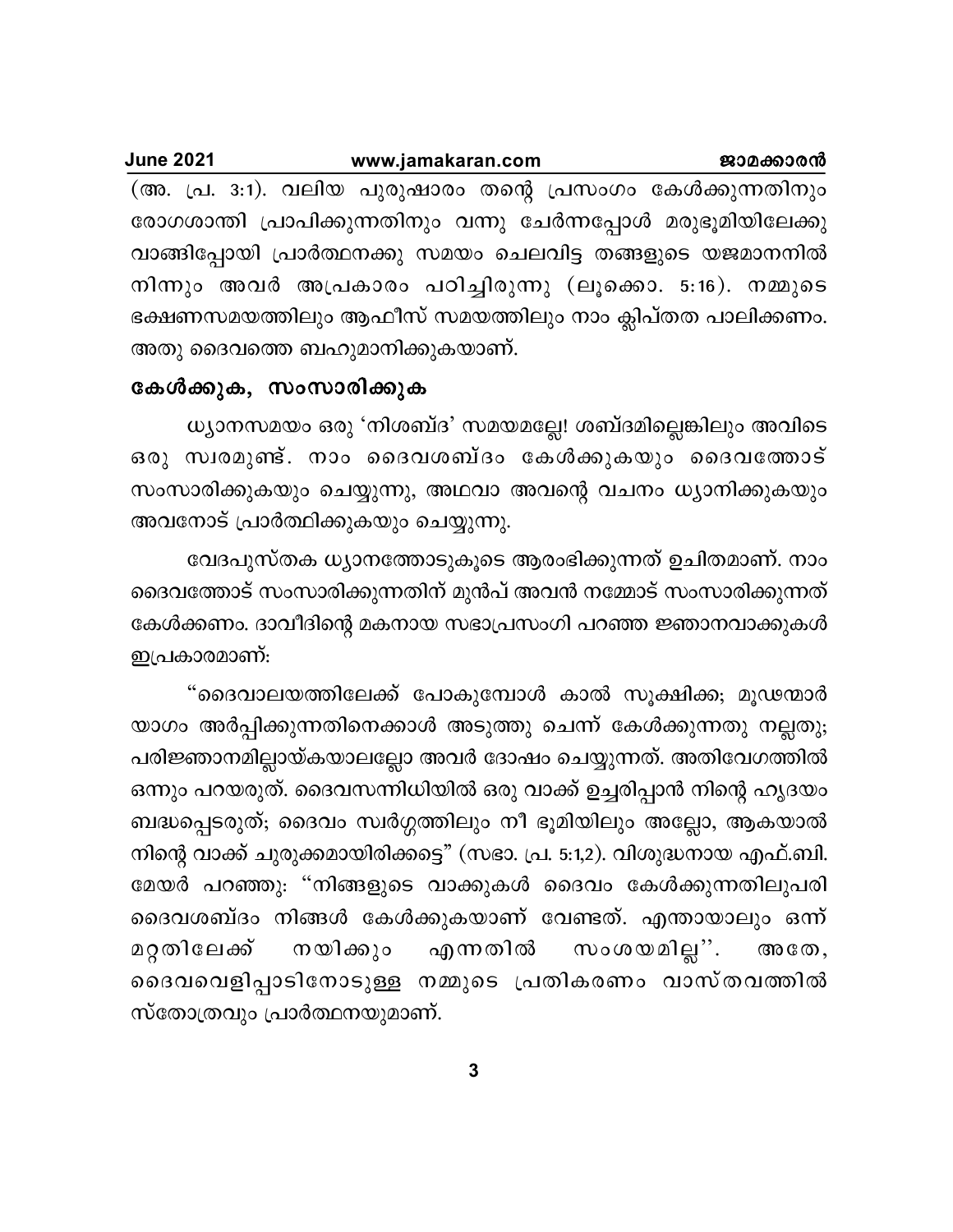| <b>June 2021</b>      | www.jamakaran.com | ജാമക്കാരൻ |
|-----------------------|-------------------|-----------|
| ഭയഭക്തിയോടുള്ള ധ്യാനം |                   |           |

വേദപുസ്തകത്തെ ഭയഭക്തിയോടുകൂടെ **ധ്യാനിക്കുന്നതിനോ** <mark>വിശകലനം</mark> ചെയ്ത് പഠിക്കുന്നതിനോ സാധിക്കും. ധൃാനസമയത്ത് സാധാരണയായി നാം ഭയഭക്തിയോടുള്ള വേദപുസ്തകപഠനമാണ് കൈക്കൊള്ളുന്നത്.

വേദപുസ്തകം തുറക്കുമ്പോൾ തന്നെ സങ്കീർത്തം 119:18 ഉരുവിടുവിൻ. നിന്റെ ന്യായപ്രമാണത്തിലെ അത്ഭുതങ്ങളെ കാണേണ്ടതിന് എന്റെ കണ്ണുകളെ തുറക്കേണമേ". ഒരു ശിശുവിന്റെ മനസ്സുള്ളവരായി വേദപുസ്തകം വായിക്കണം. ഒരു വിദ്യാസമ്പന്നനായ പ്രൊഫസറെപ്പോലെ അവന്റെ വചനത്തിങ്കലേക്ക് പോകുന്നവരോട് ദൈവത്തിന് ഒരു ബഹുമാനവുമില്ല. വിദ്യാവിഹീനരായ ശിഷ്യന്മാർ പിതാവിങ്കൽ നിന്നു വെളിപ്പാട് പ്രാപിച്ചപ്പോൾ യേശു അതിശയം കൂറി". "പിതാവോ സ്വർഗ്ഗത്തിനും ഭൂമിക്കും കർത്താവായുള്ളോവേ, നീ ഇതി ജ്ഞാനികൾക്കം വിവേകികൾക്കും മറച്ചു ശിശുക്കൾക്കു വെളിപ്പെടുത്തിയതുകൊണ്ടു ഞാൻ നിന്നെ വാഴ്ത്തുന്നു" (മത്താ. 11:25). "ഇപ്പോൾ ജനിച്ച ശിശുക്കളെപ്പോലെ" ഇന്നത്തെ മായമില്ലാത്ത പാൽ കുടിപ്പാൻ വാഞ്ചിപ്പിൻ" (1 പത്രൊ. 2:2).

## പുതിയ നിയമത്തിൽ ആരംഭിക്കുവിൻ

എവിടെയാണ് ആരംഭിക്കേണ്ടത് എന്നതാണ് പലരുടെയും ചോദ്യം. രണ്ട് കാരണങ്ങളാൽ പുതിയനിയമത്തിൽ ആരംഭിക്കുന്നതാണ് നല്ലത്. നാം ഇപ്പോൾ പുതിയ **ഉടമ്പടിയിൻകീഴിൽ** ആയതിനാൽ എന്നതാണ് ഒന്നാമത്തെ കാരണം. പുതിയ നിയമത്തെ കൂടാതെ പഴയനിയമം വിശദീകരിക്കുന്നതിനോ മനസ്സിലാക്കുന്നതിനോ കഴിയുകയില്ല എന്നതാണ് രണ്ടാമത്തെ കാരണം.

പുതിയ നിയമത്തിലെ 27 പുസ്തകങ്ങളെയും നാല് ഭാഗങ്ങളായി തിരിക്കാം. നാല് സുവിശേഷങ്ങൾ ക്രിസ്തുവിന്റെ ജീവിതത്തേയും ഉപദേശത്തേയും കുറിച്ച് സംസാരിക്കുന്നു. സഭയുടെ ജനനത്തിനു ശേഷം സുവിശേഷത്തിന്റെ പ്രചാരത്തെക്കുറിച്ച് അപ്പോസ്തല പ്രവൃത്തികളിൽ വിശദീകരിച്ചിരിക്കുന്നു.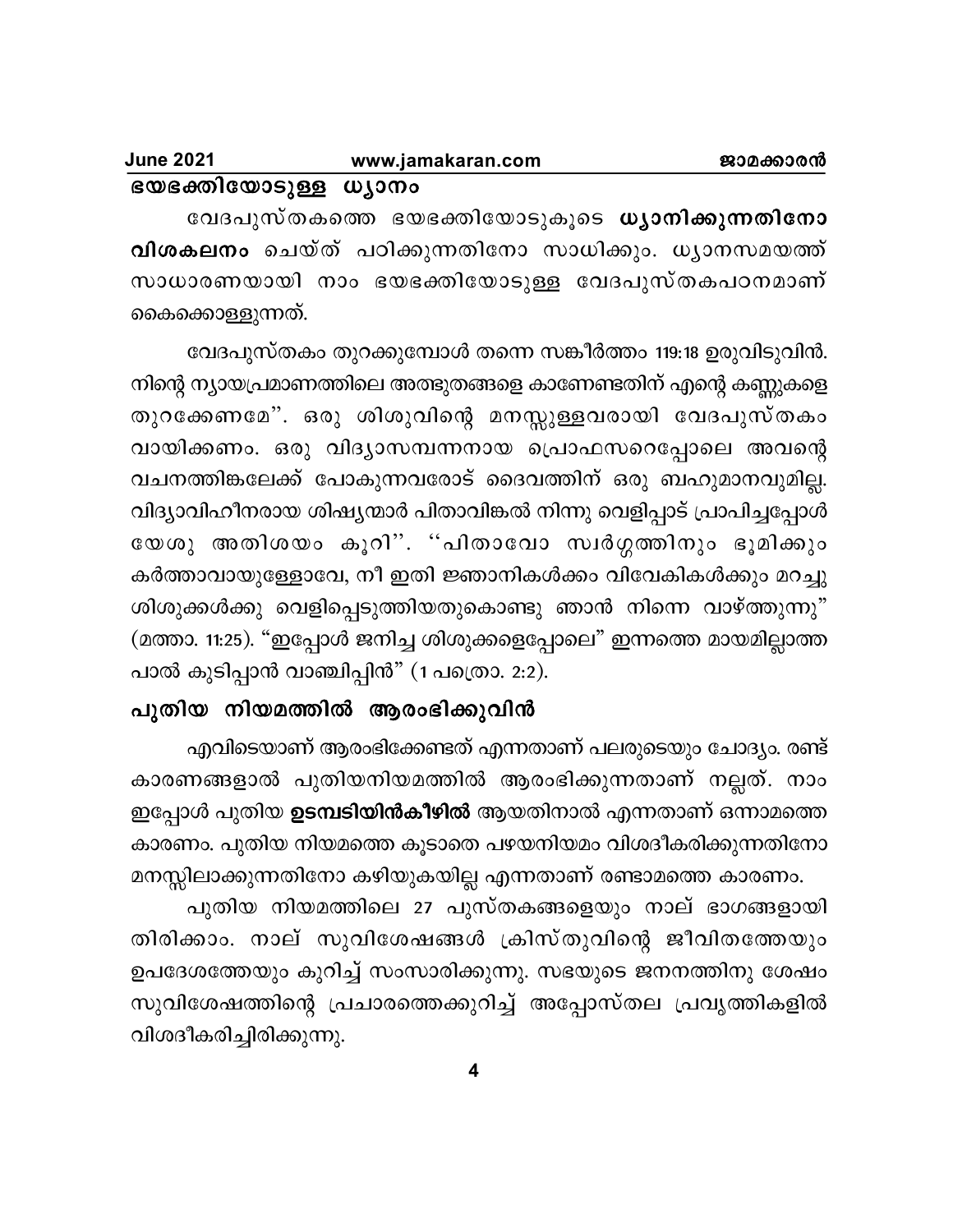#### **June 2021** www.jamakaran.com ജാമക്കാരൻ

ദൈവജനത്തിന്റെ വ്യക്തിപരവും സമൂഹപരവുമായ ജീവിതത്തിന് ആവശൃമായ പ്രമാണങ്ങളും പ്രബോധനങ്ങളും ലേഖനങ്ങളിൽ അടങ്ങിയിരിക്കുന്നു. സഭയുടേയും ലോകത്തിന്റേയും ഭാവിയെക്കുറിച്ച് വെളിപ്പാട് പുസ്തകം പ്രവചിച്ചിരിക്കുന്നു. മറ്റൊരു ഭാഷയിൽ പറഞ്ഞാൽ. ആദ്യ രണ്ട് ഭാഗങ്ങളും ഇന്നലെ എന്ത് സംഭവിച്ചു എന്ന് അറിയിക്കുമ്പോൾ, ഇക്കാലത്ത് നാം എന്ത് ചെയ്യണമെന്ന് മൂന്നാംഭാഗം നമ്മെ പഠിപ്പിക്കുകയും അവസാനഭാഗം എന്താണ് നാളെ സംഭവിക്കാനിരിക്കുന്നതെന്ന് മുൻകൂട്ടി പറയുകയും ചെയ്യുന്നു. യേശുക്രിസ്തു ഇന്നലേയും ഇന്നും എന്നെന്നേക്കും അനനൃൻ തന്നെ. അവന്റെ ധനൃതകളെ മനസിലാക്കാൻ പുതിയനിയമ സന്ദേശം നിങ്ങളുടെ കണ്ണുകളെ പ്രകാശിപ്പിക്കും.

## ചോദൃങ്ങൾ ചോദിക്കുവിൻ

ഒറ്റ ഇരിപ്പിൽ ഒരു അദ്ധ്യായം മുഴുവൻ വായിക്കുക. അത് രണ്ട് പ്രാവശ്യം വായിക്കുക. ആ ഭാഗത്തെ അടിസ്ഥാനമാക്കി ഈ ചോദ്യങ്ങൾ ചോദിക്കുവിൻ. സ്വീകരിക്കാൻ ഏതെങ്കിലും വാഗ്ദത്തമുണ്ടോ? അനുസരിക്കാൻ ഏതെങ്കിലും കല്പനയുണ്ടോ? തള്ളിക്കളയേണ്ട ഏതെങ്കിലും പാപമുണ്ടോ? ശ്രദ്ധിക്കേണ്ട ഏതെങ്കിലും വെളിപ്പാടുണ്ടോ? അനുഗമിക്കാൻ ഏതെങ്കിലും മാതൃകയുണ്ടോ? ഇതുപോലുള്ള ലളിതമായ ചോദ്യങ്ങൾക്ക് ഉത്തരം ഈ അദ്ധ്യായത്തിന്റെ സന്ദേശം വെളിവാക്കിത്തരും.

നിങ്ങൾ വായിച്ച് ധ്യാനിക്കുന്ന ഭാഗത്തിൻമേൽ ചോദിക്കാവുന്ന മറ്റൊരു കൂട്ടം ചോദ്യങ്ങൾ കൂടെയുണ്ട്. **ദൈവത്തോടുള്ള എന്റെ ചുമതലയെക്കുറിച്ച്** ഈ ഭാഗം എന്തു പറയുന്നു? മനുഷ്യനോടുള്ള എന്റെ ചുമതലയെന്താണ്? സമ്പൂർണ്ണമനസോടെ ദൈവത്തെ സ്നേഹിക്കയും നമ്മുടെ അയൽക്കാരെ നമ്മെപ്പോലെ തന്നെ സ്നേഹിക്കയും ചെയ്യുന്നതിൽ ''സർവ്വ'' ന്യായപ്രമാണവും അടങ്ങിയിരിക്കുന്നു എന്ന് യേശു പറഞ്ഞു (മത്താ. 22:35 –40). പ്രായോഗിക ജീവിതത്തിൽ ഈ രണ്ട് ചോദ്യങ്ങൾക്കും വ്യക്തമായ ഉത്തരങ്ങൾ കണ്ടെത്തുമ്പോൾ നാം വചനം അനുസരിക്കുന്നവരാകും (യാക്കോ. 1:23).

5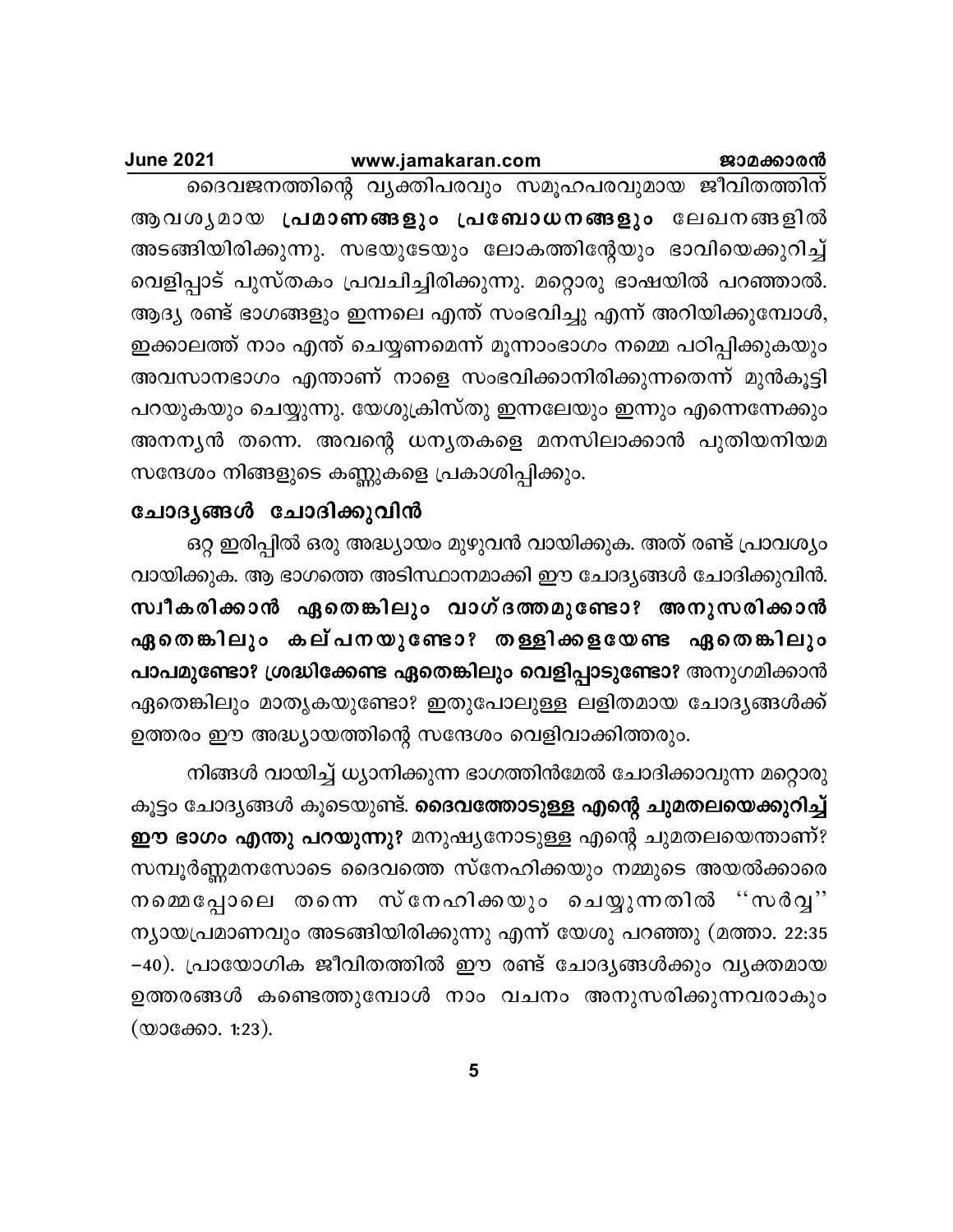### www.jamakaran.com

ദൈനംദിന മന്ന

ആ തിരുവചന ഭാഗത്തിൽ നിന്നും നിങ്ങൾ പഠിക്കുന്ന കാരൃങ്ങൾ നിങ്ങൾക്ക് ആ ദിവസത്തേക്കുള്ള ദൈവത്തിന്റെ സന്ദേശമാണെന്ന് വിശ്വസിക്കുവിൻ. ആ ദിവസത്തിൽ ഒരു പ്രശ്നം നിങ്ങൾ നേരിടുമ്പോൾ ആ വേദഭാഗത്തിലെ വാഗ്ദത്തം നിങ്ങൾക്ക് അവകാശപ്പെടാം വേദപുസ്തകം ബുക്കുപോലെയും അതിലെ ചെക്ക് വാഗ്ദത്തങ്ങൾ  $602$ ഏതൊരവസരത്തിലും പ്രാപിക്കുകയും ചെയ്യാം. നിങ്ങൾ ഒരു വഴിത്തിരിവിലായി എങ്ങോട്ടുതിരിയണമെന്നറിയാതെ പകച്ചു നില്ക്കുമ്പോൾ, ധ്യാനസമയത്ത് നിങ്ങൾക്ക് ലഭിച്ചത് എന്തോ അത് നിങ്ങളുടെ പാദത്തിന് ഒരു ദീപമായി സേവിക്കും.

ഏതുവിധേനയും ധ്യാനസമയം ക്രമമായി പാലിക്കുന്നവർ മേലുദ്ധരിച്ച വസ്തുതയ്ക്ക് സാക്ഷ്യം വഹിക്കുന്നു. നമ്മുടെ ദൈനംദിന ധ്യാനം ദിനംപ്രതി മന്നക്ക് ആധാരമായിത്തീരുന്നു (പുറ. 16:21). ദൈവത്തിന്റെ കൃപകളും മനസലിവും "രാവിലെതോറും പുതിയതാകുന്നു" (വിലാ. 3:22, 23).

ദൈനംദിനം ഒരു വേദഭാഗം ധ്യാനിക്കുന്നതിലുപരി അഞ്ച് സങ്കീർത്തനങ്ങളും സദൃശൃവാകൃങ്ങളിലെ ഒരു അദ്ധ്യായവും വായിക്കാൻ ചിലർ ശുപാർശ പറയുന്നു. ഇപ്രകാരം ഈ പുസ്തകങ്ങൾ രണ്ടും മാസംതോറും ഒരു പ്രാവശ്യം വായിക്കാം. സങ്കീർത്തനങ്ങൾ നാമും ദൈവവും തമ്മിലുള്ള ബന്ധം പഠിപ്പിക്കുമ്പോൾ, നാമും മനുഷൃരുമായുള്ള ബന്ധത്തെക്കുറിച്ച് സദൃശൃവാകൃങ്ങൾ പഠിപ്പിക്കുന്നു. സങ്കീർത്തനങ്ങളിൽ ക്രിസ്ത്യാനി മുട്ടിന്മേലും സദൃശൃവാകൃങ്ങളിൽ ക്രിസ്ത്യാനി കാലിന്മേലും നില്ക്കുന്നു. ഈ ഒരു സമ്മിശ്രം നമ്മുടെ വളർച്ചക്ക് സന്തുലനത നല്കുന്നു.

### ലോഗോസും റേഹ്മയും

നിങ്ങൾക്ക് ആകർഷണീയമായി വാക്കുകൾ, തോന്നുന്ന എന്നിവ അടിവരയിടുവിൻ, പദപ്രയോഗങ്ങൾ, വചനങ്ങൾ വേദപുസ്തകത്തിലുള്ളതെല്ലാം ആ സമയത്ത് ആ വേദഭാഗത്തിൽ മുഴച്ചു നില്ക്കുന്നത് നിങ്ങൾക്കുവേണ്ടിയുള്ള ദൈവത്തിന്റെ വൃക്തമായ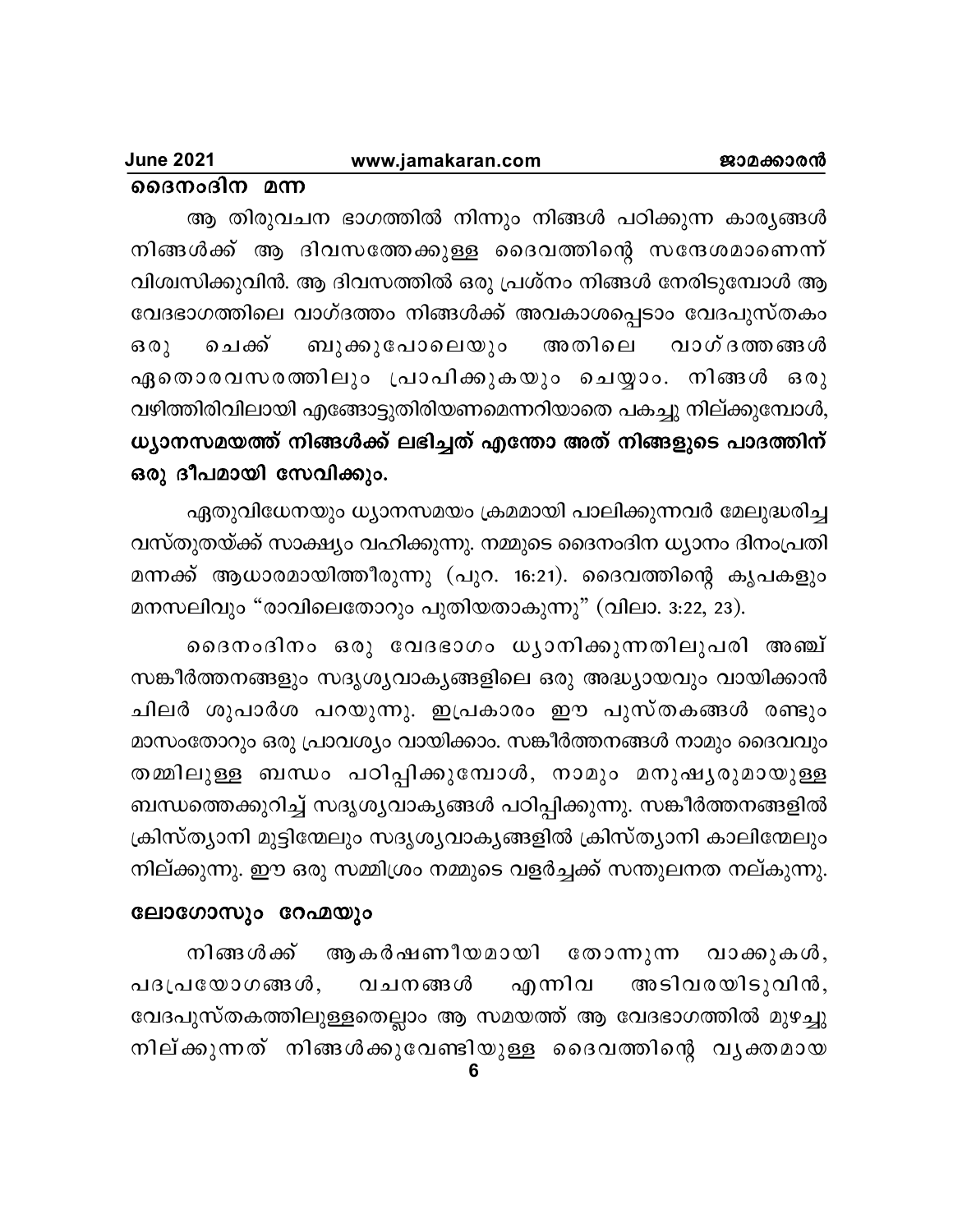| <b>June 2021</b> | www.jamakaran.com | ജാമക്കാരൻ                                                   |
|------------------|-------------------|-------------------------------------------------------------|
|                  |                   | സന്ദേശമാണ്. പൊതുവായുള്ള ദൈവവചനം "ലോഗോസും" (logos)           |
|                  |                   | പ്രത്യേക വാക്ക് "റെഹ്മയും" (rhema) ആകുന്നു. ഓരോദിവസത്തേയും  |
|                  |                   | സന്ദേശം കുറിക്കാൻ ഒരു നോട്ടുപുസ്തകം സൂക്ഷിക്കുവിൻ. ദൈവം ഓരോ |

സംസാരിക്കുന്നു എന്ന് വിശ്വസിക്കുകയാണ് വാചകത്തിലും വേദപുസ്തകത്തെ മനസ്സിലാക്കുന്നതിനുള്ള ഏറ്റവും കുറുക്കുവഴി.

നിങ്ങളുടെ ധ്യാനത്തിലെ ചിന്തകൾ ആ ദിവസത്തിൽ ഉടനീളം അയവിറക്കുവിൻ. ദൈവത്തിന്റെ വചനം "രാപ്പകൽ" ധ്യാനിക്കുകയും ദുഷ്ടന്മാരുടെ ആലോചന പ്രകാരം നടക്കാതെയും ഇരിക്കുന്ന മനുഷൃൻ ഭാഗൃവാൻ (സങ്കീ. 1:1,2). അവൻ ചെയ്യുന്നതിൽ ഒക്കെയും അവൻ സമ്പന്നൻ ആയിത്തീരും (വാക്യം 3). കിടക്കയിലേക്കു ചെല്ലുന്നതിനു മുൻപ്, നിങ്ങളുടെ ധ്യാനവുമായി ആ ദിവസത്തെ ജീവിതത്തെ വിലയിരുത്തുവിൻ.

വൃക്തികളും സ്ഥാപനങ്ങളും പുറത്തിറക്കിയിട്ടുള്ള ധാരാളം ധ്യാനപുസ്തകങ്ങൾ ഉണ്ട്. നിസംശയമായി അതിൽ ചിലതു നല്ലതാണ്. എന്നാൽ നിങ്ങൾ നേരിട്ട് വേദപുസ്തകം ധ്യാനിക്കുന്നതിന് പകരമാക്കി അതിനെ തീർക്കരുത്. ഈ സഹായികളെല്ലാം നിങ്ങളുടെ വൃക്തിപരമായ ധ്യാനത്തെ സഹായിക്കും.

വേദപുസ്തക ധ്യാനത്തിനുശേഷം, നാം പ്രാർത്ഥനയിലേക്ക് നീങ്ങുന്നു. പ്രാർത്ഥനയിൽ നാം ആവശ്യമായ നാല് കാര്യങ്ങൾ ചെയ്യുന്നു. സ്തോത്രം ചെയ്യുക, പശ്ചാത്തപിക്കുക, ചോദിക്കുക, സമർപ്പിക്കുക! (P-R-A-Y=Praise, Repent, Ask, Yield)

## സ്തോത്രം ചെയ്ക!

യേശു പഠിപ്പിച്ച മാതൃകാ പ്രാർത്ഥന ആരംഭിക്കുന്നത് "<mark>തിരുനാമം</mark> വിശുദ്ധീകരിക്കപ്പെടേണമേ"! "അവന്റെ ആലയത്തിൽ സ്തോത്രത്തോടും അവന്റെ പ്രകാരങ്ങളിൽ സ്തുതിയോടും കൂടെ വരുവിൻ" എന്നാണ് നമുക്കു കല്പന ലഭിച്ചിരിക്കുന്നത് (സങ്കീ. 100:4). ഒരു സ്തോത്രഗാനം പാടി അവന്റെ സന്നിധിയിൽ പ്രവേശിക്കാം (വാക്യം 2). ധാരാളം ആരാധന ഗാനങ്ങളും പല്ലവികളും നമുക്കുണ്ടല്ലോ? കർത്താവിനെ സ്തുതിക്കുവാൻ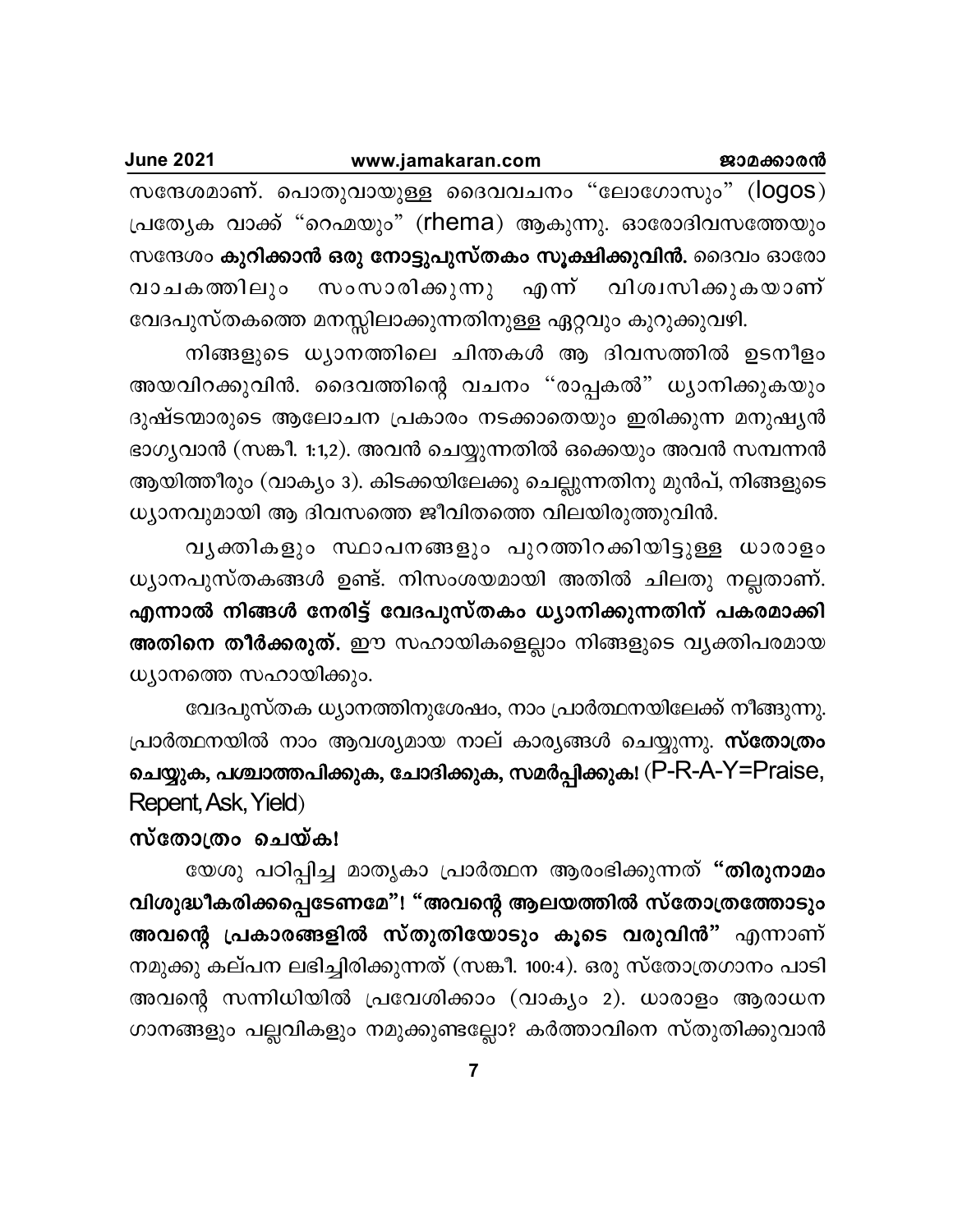| <b>June 2021</b> |                                      | www.jamakaran.com |  |  | ജാമക്കാരൻ                                              |  |
|------------------|--------------------------------------|-------------------|--|--|--------------------------------------------------------|--|
|                  |                                      |                   |  |  | നിങ്ങൾ ശബ്ദം ഉയർത്തുമ്പോൾ, ആത്മാവിൽ ഒരു പുതിയവീടുതൽ    |  |
|                  |                                      |                   |  |  | നിങ്ങൾക്ക് അനുഭവിക്കാൻ സാധിക്കും. അവൻ തന്റെ ജനത്തിന്റെ |  |
|                  | സ്തുതികളിന്മേൽ വസിക്കുന്നതിനാൽ       |                   |  |  | രൈവസാന്നിദ്ധ്യം                                        |  |
|                  | യാഥാർത്ഥ്യമായിത്തീരും (സങ്കീ. 22:3). |                   |  |  |                                                        |  |

സ്തോത്രം രണ്ടുവിധത്തിലാകാം – ആരാധനയും നന്ദി അർപ്പിക്കലും, ദൈവത്തിന്റെ വ്യക്തിത്വവിശേഷത്തിനായി സ്തോത്രം ചെയ്യുവാനും, അത് ആരാധനയാകുന്നു. ദൈവം നമുക്ക് ചെയ്തത്/ചെയ്യുന്ന ഉപകാരത്തിനായി അവനെ സ്തുതിക്കുന്നതാണ് നന്ദി അർപ്പിക്കൽ. രണ്ടും ചെയ്യുവിൻ 103–ാം സങ്കീർത്തനത്തിന്റെ ആദ്യ രണ്ട് വാകൃങ്ങളും മിക്ക ക്രിസ്ത്യാനികളും കുട്ടിക്കാലം മുതൽക്കേ മനഃപ്പാഠമാക്കുന്നു. ഒന്നാമത്തെ വാകൃം ആരാധനയ്ക്കുള്ള ഒരു ആഹ്വാനമാകുന്നു. "എൻ മനമേ, യഹോവയെ വാഴ്ത്തുക, എന്റെ സർവ്വാന്തരംഗവുമേ അവന്റെ നാമത്തെ വാഴ്ത്തുക". രണ്ടാം വാക്യം നന്ദി കരേറ്റാൻ ആഹ്വാനമാണ്. ''എൻ മനമേ യഹോവയെ വാഴ്ത്തുക, അവന്റെ ഉപകാരങ്ങൾ ഒന്നും മറക്കരുത്". "പ്രാർത്ഥനയുടെ ജീവനാഡി സ്തോത്രവും പ്രാർത്ഥനയുടെ ഹൃദയം കൃതജ്ഞതയുമാണ്" എന്നു ആരോ പറഞ്ഞിട്ടുണ്ട്.

തിരുവചനത്തിന്റെ താളുകളിലൂടെയാണ് ദൈവം പ്രാഥമീകമായി തന്നെത്തന്നെ വെളിപ്പെടുത്തുന്നത്. നിങ്ങളുടെ ധ്യാനഭാഗത്തുനിന്നും ദൈവത്തെക്കുറിച്ചു പഠിച്ച കാര്യങ്ങൾ സ്തുതിയിലേക്ക് തിരിയട്ടെ. ദൈവത്തിന്റെ സർവ്വനാമത്തിലും, സർവ്വശക്തി, സർവ്വജ്ഞാനം എന്നിവയെക്കുറിച്ച് നിങ്ങൾ ആ ഭാഗത്ത് വായിച്ചിരിക്കാം. അതിനായി ദൈവത്തിന് സ്തോത്രം പറയുവിൻ. അഥവാ ആ ഭാഗത്ത് ഒരു സൃഷ്ടിതാവായോ രക്ഷിതാവായോ, പരിപാലകനായോ, സ്നേഹിതനായോ, സൂക്ഷിപ്പുകാരനായോ, ദായകനായോ നിങ്ങൾ അവനെ കണ്ടുമുട്ടിയിരിക്കാം. തക്കതായ വാക്കുകളാൽ അവന് സ്തോത്രം കരേറ്റുവിൻ.

നിങ്ങളുടെ സ്തോത്രത്തിന് യഹോവയുടെ വീണ്ടെടുപ്പിന്റെ നാമങ്ങളിൽ ഒന്ന് വിഷയീഭവിപ്പിക്കുവിൻ. യഹോവ–ജീറേകർത്താവ് നമ്മുടെ ദായകൻ,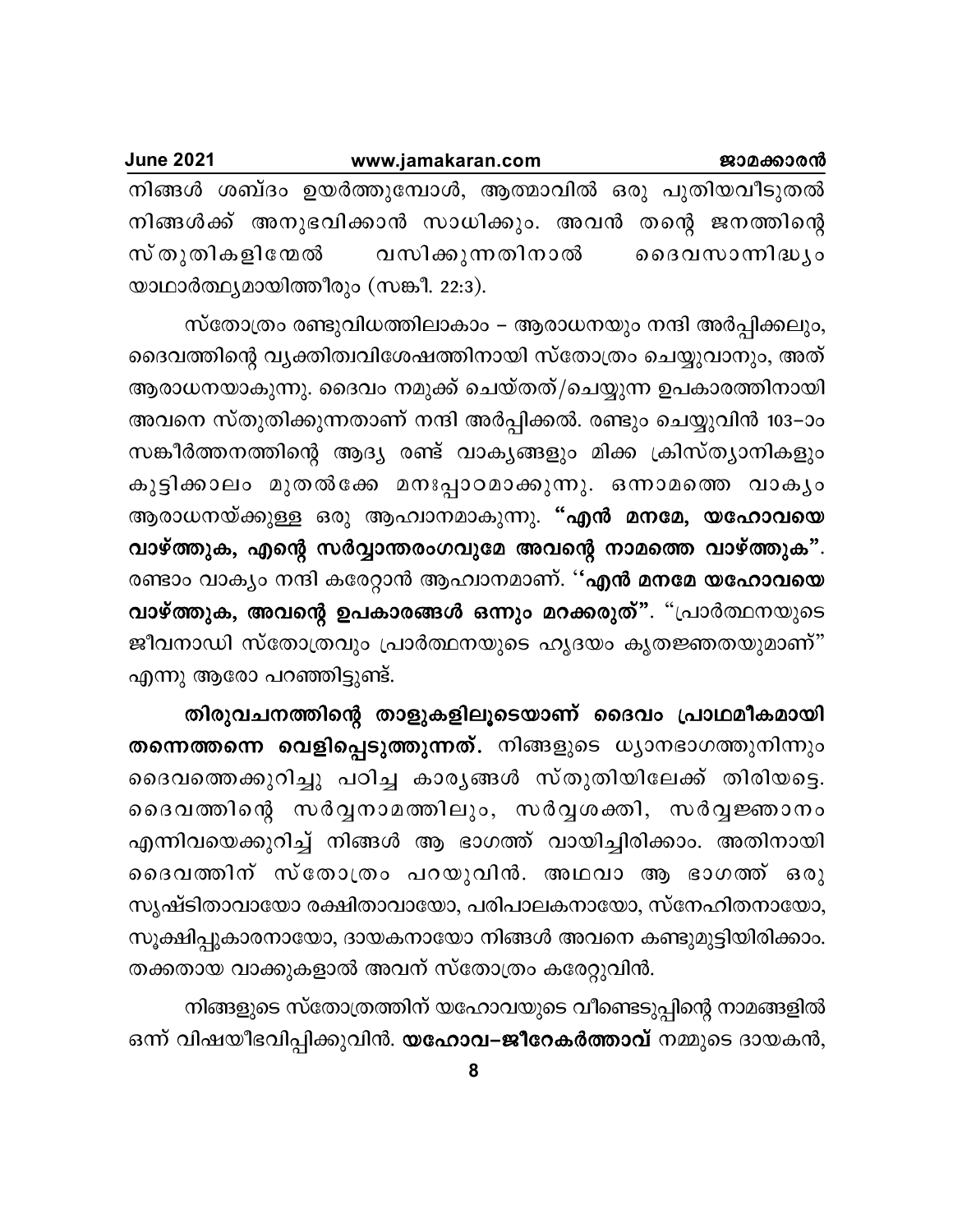| <b>June 2021</b> | www.jamakaran.com | ജാമക്കാരൻ |
|------------------|-------------------|-----------|
|                  |                   |           |

യ**ഹോവ–റാഫാ,** കർത്താവ് നമ്മുടെ രോഗ സൗഖ്യദായകൻ, യഹോവ നിസ്സി – കർത്താവ് നമ്മുടെ ജയകൊടി, **യഹോവ–മെഖദേശ്,** കർത്താവ് നമ്മുടെ ശുദ്ധികർത്താവ്, യഹോവ ശാലോം, കർത്താവ് നമ്മുടെ സമാധാനം, യഹോവ–റോഹി, കർത്താവ് നമ്മുടെ ഇടയൻ, യഹോവ–സിദ്ക്കേനു, കർത്താവ് നമ്മുടെ നീതി സൂരൃൻ, <mark>യഹോവ–ശർമ്മ</mark>, കർത്താവ് നമ്മോടുകൂടെയുണ്ട് (ഉല്പ. 22:14; പുറ. 15:26, 17:15; ലേവ്യ. 20:8; ന്യായാ. 6:23,24; സങ്കീ. 23:1; യിരെ. 33:16; യഹെ. 48:35).

## പശ്ചാത്തപിക്കുവിൻ!

പാപം ഏറ്റുപറച്ചിൽ പ്രാർത്ഥനയുടെ ഒരു അവിഭാജൃഘടകമാണ്. "ദാവീദ് ഇപ്രകാരം പ്രാർത്ഥിച്ചു: **യഹോവ നീ എന്നെ ശോധന ചെയ്തു** എന്റെ ഹൃദയത്തെ അറിയണമേ; എന്നെ പരീക്ഷിച്ചു എന്റെ നിനവുകളെ അറിയണമേ. വൃസനത്തിന്നുള്ള മാർഗ്ഗം എന്നിൽ ഉണ്ടോ എന്നു നോക്കി **ശാശ്വതമാർഗ്ഗത്തിൽ എന്നെ നടത്തേണമേ''** (സങ്കീ. 139:23, 24). ദെവസന്നിധിയിൽ നാം ശാന്തമായി അമർന്നിരിക്കുമ്പോൾ, നമ്മുടെ ഹൃദയത്തിലെ മറഞ്ഞിരിക്കുന്ന കാര്യങ്ങൾ പുറത്തുവരുന്നു. ഒരു പഴയഗാനം ഇങ്ങനെ പറയുന്നു: "വിശുദ്ധരായിരിക്കുവാൻ സമയം കണ്ടെത്തുവിൻ".

പരിശുദ്ധാത്മാവ് നമ്മെ കുറ്റം വിധിക്കുന്നതിനല്ല മറിച്ച്, നമ്മെ തിരുത്തുന്നതിനായി നമുക്ക് ബോദ്ധ്യം വരുത്തുന്നു. നമ്മോട് മനസ്സലിയുന്നതിനും നമ്മെ സാന്ത്വനപ്പെടുത്തുന്നതിനും ക്രിസ്തു, കൃപാ സിംഹാസനത്തിൽ ഇരിപ്പുണ്ട്. നമ്മെപ്പോലെ എല്ലാ മേഖലയിലും യേശു പരീക്ഷിക്കപ്പെട്ടെങ്കിലും പാപക്ഷമയും വിജയവും നാം കരസ്ഥമാക്കുന്നു  $\pi$ (എബ്രാ. 4:15, 16). നാം നമ്മുടെ ഹൃദയങ്ങളെ അവന്റെ മുന്നിൽ തുറക്കുമ്പോൾ, അവന്റെ രക്തത്താൽ തൽക്ഷണത്തിൽ ശുദ്ധീകരണം സംഭവിക്കുന്നു (1  $\mathbb{C}$  $\mathbb{O}$  $\Omega$ . 1:7-9).

**നമ്മുടെ മാനസാന്തരം ദൈവത്തോടുള്ള** പാപങ്ങൾ മാത്രമല്ല, നമ്മുടെ സഹമനുഷ്യരോടുള്ള പാപത്തേയും സ്പർശിക്കുന്നു. യേശു പ്രാർത്ഥിപ്പാൻ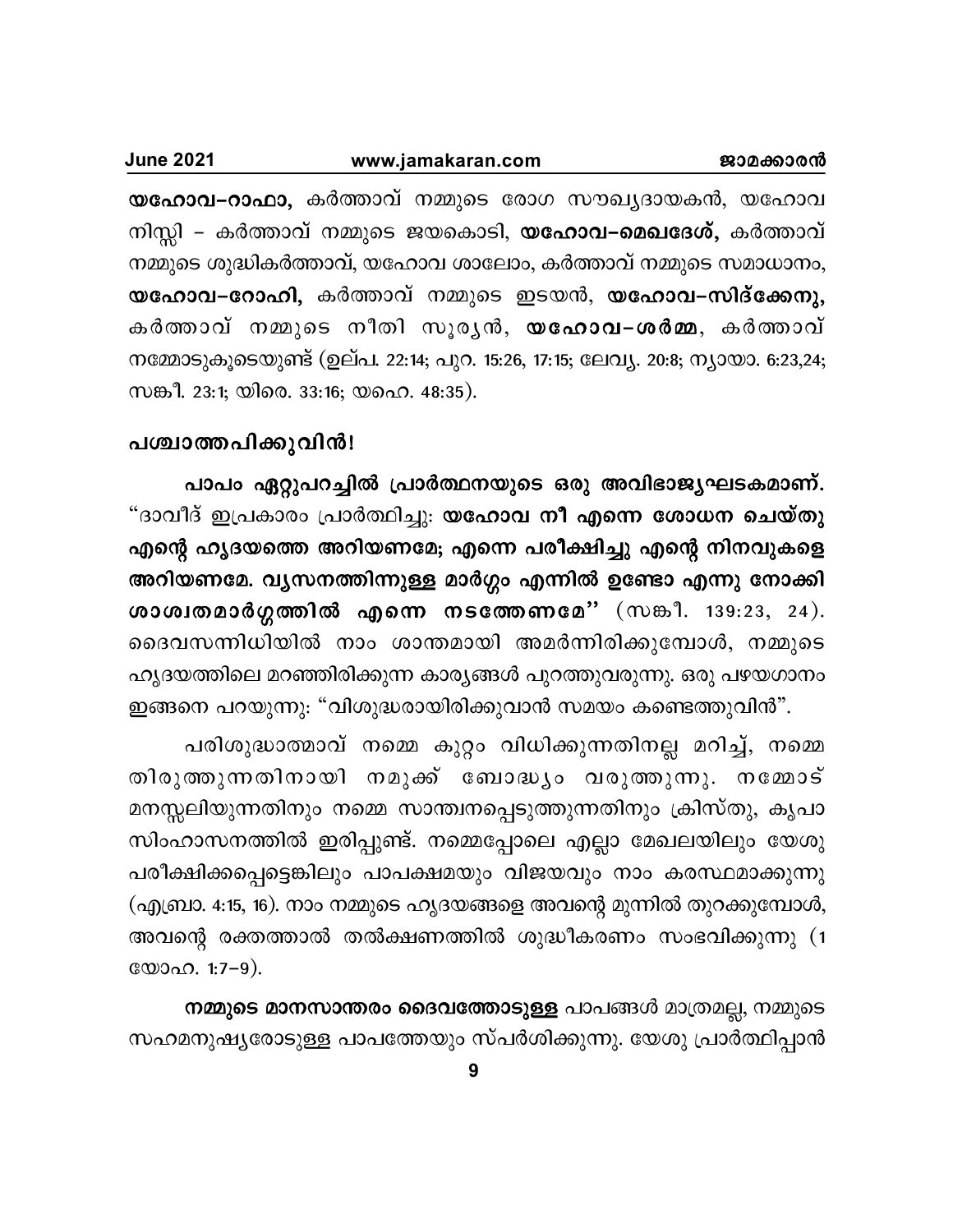| <b>June 2021</b> |                                                                 | www.jamakaran.com |  |  | ജാമക്കാരൻ |
|------------------|-----------------------------------------------------------------|-------------------|--|--|-----------|
| നമെമ             | പഠിപ്പിച്ചു: ''ഞങ്ങളുടെ കടക്കാരോട് ഞങ്ങൾ                        |                   |  |  |           |
|                  | ക്ഷമിച്ചിരിക്കുന്നതുപോലെ ഞങ്ങളുടെ കടങ്ങളെ ഞങ്ങളോടും             |                   |  |  |           |
|                  | ക്ഷമിക്കേണമേ" (ലൂക്കൊ. 11:14). സർവ്വകോപവും, അസൂയയും,            |                   |  |  |           |
|                  | തൊഴുത്തിൽക്കുത്തും, വെറുപ്പും ദൈവത്തോട് ഏറ്റുപറയുവിൻ. ചെയ്യേണ്ട |                   |  |  |           |
|                  | കാരൃങ്ങൾ ചെയ്യാതിരിക്കുന്നതും, ചെയ്യാൻ പാടില്ലാത്ത കാരൃങ്ങൾ     |                   |  |  |           |
|                  | ചെയ്തുപോകുന്നതുമായ പാപങ്ങൾ ഉണ്ട്. യേശു പറഞ്ഞു: " <b>നിങ്ങൾ</b>  |                   |  |  |           |
|                  | മനുഷ്യരോട് പിഴകളെ ക്ഷമിക്കാഞ്ഞാലോ നിങ്ങളുടെ പിതാവ് നിങ്ങളുടെ    |                   |  |  |           |
|                  | പിഴകളെയും ക്ഷമിക്കയില്ല" (മത്താ. 6:15). എവിടെയെല്ലാം            |                   |  |  |           |
|                  | പുനഃസ്ഥാപനവും പുനരൈകൃവും ആവശ്യമായിരിക്കുന്നുവോ അതു ഉടമ്പടി      |                   |  |  |           |
|                  | ചെയ്യുവിൻ. താമസിക്കരുതേ (മത്താ. 5:23, 24).                      |                   |  |  |           |

പശ്ചാത്താപത്തിന്റെ ആത്മാവ് ഇല്ലാത്ത പ്രാർത്ഥന വൃഥാവാകുന്നു. സങ്കീർത്തനക്കാരൻ പറഞ്ഞതു ശരിയാണ്. "<mark>ഞാൻ എന്റെ ഹൃദയത്തിൽ</mark> അകൃത്യം കരുതിയിരുന്നുവെങ്കിൽ കർത്താവ് കേൾക്കയില്ലായിരുന്നു" (സങ്കീ. 66:18). "നേരുള്ളവരുടെ പ്രാർത്ഥനയോ അവനു പ്രസാദം" (സദൃ.  $15:8$ ).

## യാചിപ്പിൻ!

ദൈവത്തെ വാഴ്ത്തുകയും നമ്മെ ആത്മപരിശോധന നടത്തുകയും ചെയ്യുന്നതു നമ്മുടെ യാചനകൾ ദൈവസന്നിധിയിൽ അർപ്പിക്കുന്നതിനു ഒരു നല്ല ഒരുക്കമാണ്. ആദൃത്തേതിൽ നാം ദൈവത്തിന്റെ യോഗൃത അംഗീകരിക്കുകയും, രണ്ടാമത്തേതിൽ നമ്മുടെ യോഗൃതയെ നാം മനസ്സിലാക്കുകയും ചെയ്യുന്നു. ഒരു രാജാവിന്റെ സന്നിധിയിൽ നിന്ന് ഒരു നന്മ വേണമെങ്കിൽ ഈ രണ്ട് കാര്യങ്ങളും നാം പാലിച്ചേ മതിയാവൂ. എന്നാൽ ഈ രാജാവ് നമ്മുടെ പിതാവും കൂടെയാണ്! അതിനാൽ നമ്മുടെ ആവശ്യങ്ങളെ അവന്റെ സന്നിധിയിൽ സമർപ്പിച്ച്, നമ്മുടെ അവകാശങ്ങളെ ബഹുമാനത്തോടുകൂടെ ബോധിപ്പിക്കാം.

ദൈവസന്നിധിയിൽ അറിയിക്കാൻ ഒന്നും തന്നെ തീരെ നിസ്സാരമല്ല. തനിക്ക് സുഖമില്ലാ എന്നു ഡോക്ടറോട് പറയുകയും രോഗത്തിന്റെ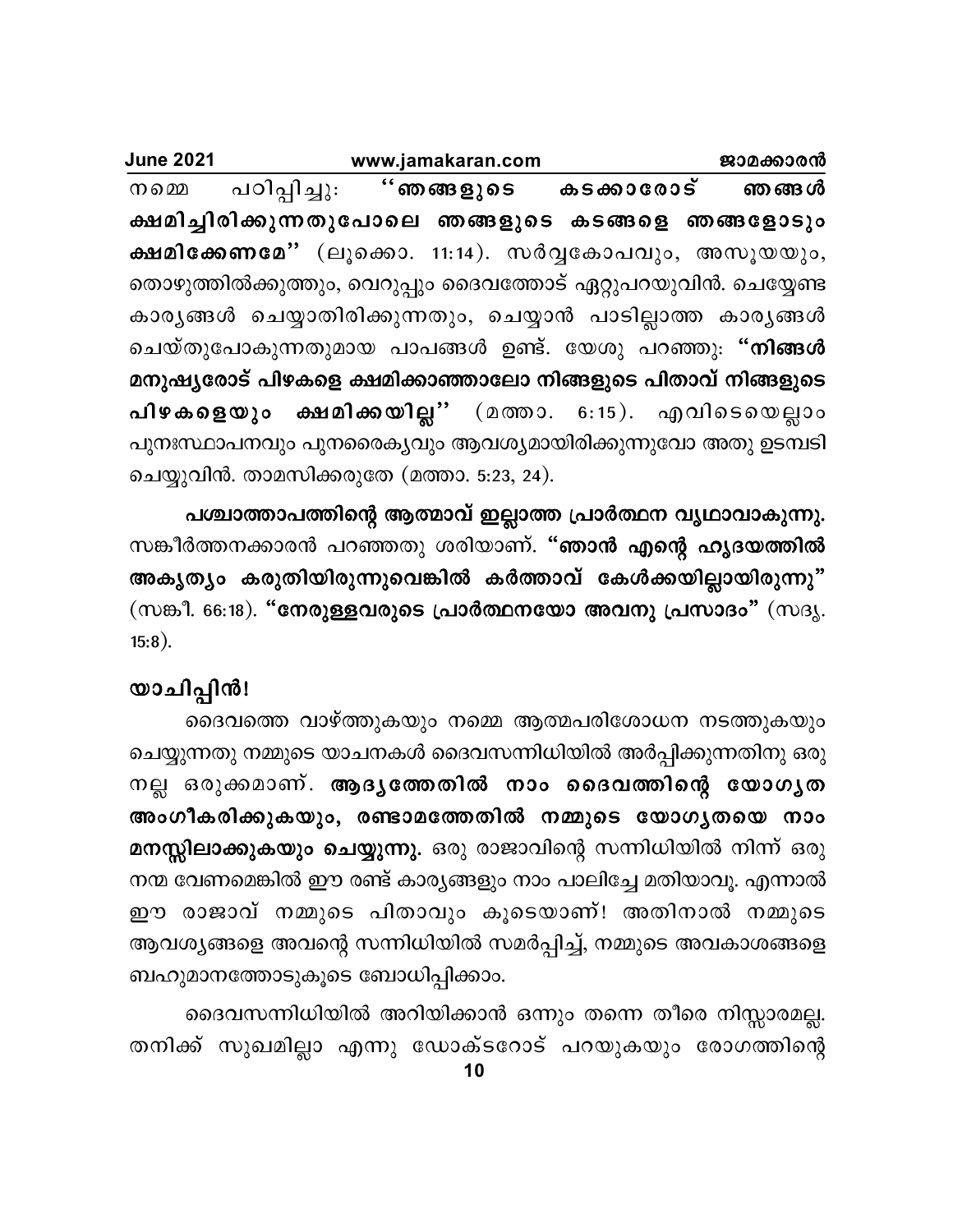#### **June 2021** www.jamakaran.com ജാമക്കാരൻ വിശദാംശങ്ങളിലേക്ക് പോകാതിരിക്കുകയും ചെയ്ത രോഗിയെക്കുറിച്ച് നാം എന്താണ് ചിന്തിക്കുന്നത്? നാം പ്രധാനമായി പ്രാർത്ഥിക്കേണ്ട നാല് ആവശ്യങ്ങൾ ഉണ്ട്.

## (a) ബുദ്ധിപരമായ ആവശ്യങ്ങൾ

<mark>"ജ്ഞാനം തന്നെ പ്രധാനം, ജ്ഞാനം സമ്പാദിക്ക"</mark> (സദൃ. 4:7). തനിക്ക് എന്തു ആവശ്യമുണ്ടെന്ന് ദൈവം ശലോമോനോട് ചോദിച്ചപ്പോൾ തന്റെ സ്വപ്നത്തിൽ പോലും അവൻ ജ്ഞാനം ആവശ്യപ്പെട്ടു (1 രാജാ. 3:5, 9:10). നമുക്കെല്ലാം ജ്ഞാനം കുറവാണ്. അതിനാൽ നമുക്കതതൃാവശൃമുണ്ട്. ദൈവമാണ് സകല ജ്ഞാനത്തിന്റേയും ഉറവിടം. അവനിൽ നിന്ന് ഉത്ഭവിക്കുന്ന ജ്ഞാനം വിശുദ്ധവും ലോകത്തിൽ നമ്മുടെ ചുമതലകൾ നിറവേറ്റുന്നതിനും ബന്ധങ്ങൾ കാത്തുസൂക്ഷിക്കുന്നതിനും മതിയായതുമാണ്  $(\infty$ ാക്കോ. 1:5,6; 3:17). ജ്ഞാനത്തിനായുള്ള പ്രാർത്ഥന ദൈവത്തെ പ്രസാദിപ്പിക്കുന്നു. വിശ്വാസത്തോടെ യാചിക്കുന്നവർക്ക് ദൈവം നിർലോഭമായി നല്കുന്നു.

## $(b)$  ശാരീരിക ഭൗതീക ആവശ്യങ്ങൾ

ആഹാരം, വസ്ത്രം, ആരോഗൃം എന്നിതൃാദി ശാരീരിക ആവശ്യങ്ങളെക്കുറിച്ചാണ് ഇതു സൂചിപ്പിക്കുന്നത്. നമ്മുടെ "പ്രതിദിന ആഹാരത്തിനു വേണ്ടി" പ്രാർത്ഥിക്കാൻ യേശു നമ്മെ പഠിപ്പിച്ചു. നമ്മുടെ വ്യാകുലതകളും ഭീതികളും നീക്കി വച്ച് സർവ്വധന്യതയുടേയും കർത്താവിനെ നിങ്ങളുടെ ഇന്നത്തേയും നാളത്തേയും ആവശ്യത്തിന് ആശ്രയിക്കുവിൻ. യേശു ശരീരത്തിന്റേയും കർത്താവ് ആകുന്നു. രോഗശാന്തിക്കും ആരോഗ്യത്തിനും സുരക്ഷിതത്തിനും സംരക്ഷണക്കും വേണ്ടി പ്രാർത്ഥിപ്പിൻ. "ശരീരത്തിലെ ശൂലംപോലെ" നിങ്ങൾക്ക് ഏതെങ്കിലും ഒരു തീരാവ്യാധി ഉണ്ടെങ്കിൽ, അതിനെ മാറ്റുന്നതിനായി അവന്റെ മുഖം അന്വേഷിക്കുവിൻ. അവൻ നിങ്ങളെ സൗഖ്യമാക്കുന്നില്ലെങ്കിൽ, അവന്റെ ശക്തിയാൽ ഈ ബലഹീനത അതിജീവിക്കുവാൻ ആവശ്യമായ ശക്തിപകർന്നു തരും (2 കൊരി. 12:7–10). നിങ്ങൾ ചോദിക്കുന്നതെല്ലാം നിങ്ങൾക്ക് ലഭിക്കുന്നില്ലെങ്കിൽ, ഏതെങ്കിലും മേന്മയേറിയത് നിങ്ങൾക്ക് തരാൻ ദൈവം ആഗ്രഹിക്കുന്നതു കൊണ്ടാണ്.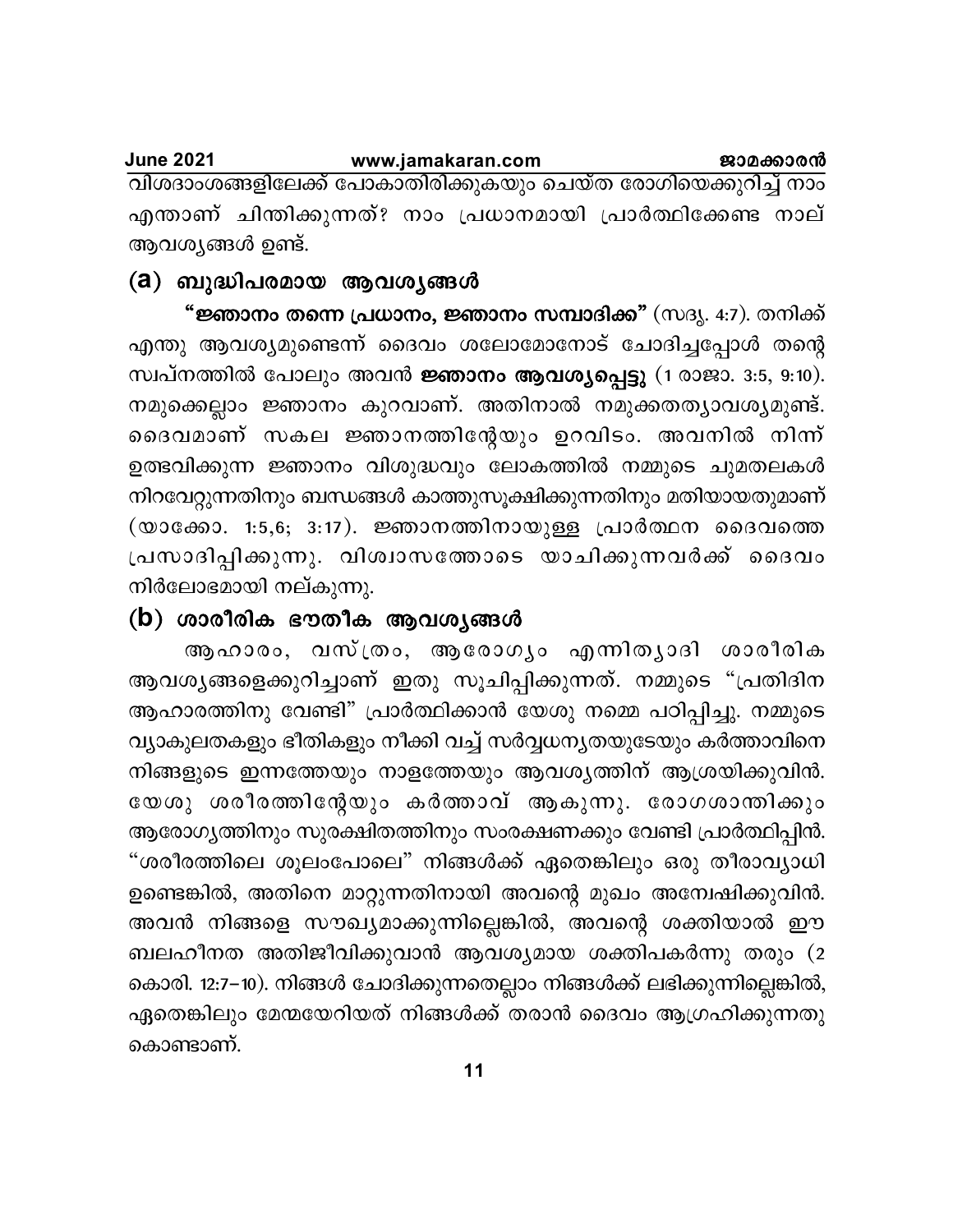$(C)$  ആത്മീയ ആവശ്യങ്ങൾ

നമ്മുടെ ആത്മീയ ആവശ്യങ്ങൾ നിരവധി ആണെങ്കിലും, മൂന്നെണ്ണം ഇവിടെ നമുക്ക് ചിന്തിക്കാം. ഒന്നാമതായി, പരിക്ഷകളിൽ മേൽ വിജയം. "പരീക്ഷയിൽ അകപ്പെടുത്താതെ ദുഷ്ടങ്കൽ നിന്ന് വിടുവിക്കേണമേ" (മത്താ. 6:13) എന്ന് പ്രാർത്ഥിപ്പിൻ. പരീക്ഷയിൽ വശംവദരാകാതെ നമ്മെ കാക്കുന്നതിനുള്ള ഉറച്ച ആഗ്രഹവും തീരുമാനവും ആവശ്യമാണെങ്കിലും അവ വിജയം ഉറപ്പുവരുത്തണമെന്നില്ല. കർത്താവ് തന്റെ അശ്രദ്ധരായ ശിഷ്യന്മാർക്ക് താക്കീത് നല്കി. "<mark>പരീക്ഷയിൽ അകപ്പെടാതിരിപ്പാൻ</mark> ഉണർന്നിരുന്നു പ്രാർത്ഥിപ്പിൻ, ആത്മാവ് ഒരുക്കമുള്ള; ജഡമോ ബലഹീനമത്രേ" (മത്താ. 26:41). ശത്രുവിനോട് യുദ്ധം ചെയ്യാൻ ദൈനംദിനം ദൈവശക്തിക്കായി നാം ദൈവത്തോട് യാചിക്കണം.

ദൈവഹിതം മനസ്സിലാക്കുകയാണ് നമ്മുടെ അടുത്ത ആത്മീയ ആവശ്യം ജീവിതം തിരഞ്ഞെടുപ്പുകളാലും തീരുമാനങ്ങളാലും നിറഞ്ഞിരിക്കുന്നു. തീയതിനും നല്ലതിനും മദ്ധ്യേ ഒരു തിരഞ്ഞെടുപ്പ് നടത്തുന്നത് എളുപ്പമാണ്. എന്നാൽ തന്റെ മക്കൾ നല്ലതിനും മേന്മയേറിയതിനും മദ്ധ്യേ തിരഞ്ഞെടുക്കണമെന്ന് ദൈവം ആഗ്രഹിക്കുന്നു. ദാവീദ് രാജാവ് പ്രാർത്ഥിച്ചു. "യഹോവേ, നിന്റെ വഴികളെ എന്നെ അറിയിക്കേണമേ; നിന്റെ സതൃത്തിൽ എന്നെ നടത്തി എന്നെ പരിപാലിക്കേണമേ നീ എന്റെ രക്ഷയുടെ ദൈവമാകുന്നുവല്ലോ. ദിവസം മുഴു<mark>വനും ഞാൻ നിങ്കൽ പ്രത്യാശ വെക്കുന്നു"</mark> (സങ്കീ. 24:45). തന്റെ ആലോചന അന്വേഷിക്കുന്നവരോട് ദൈവത്തിന് പ്രസാദമുണ്ട്.

മൂന്നാമതായി യേശുവിനുവേണ്ടി സാക്ഷിയാകുവാൻ ശക്തി ലഭിക്കേണ്ടതിനായി പ്രാർത്ഥിപ്പിൻ. നാം ഭൂമിയുടെ ഉപ്പും ലോകത്തിന്റെ വെളിച്ചവുമാകുന്നു (മത്താ. 5:13, 14). ഉപ്പ് അതിന്റെകാരം നഷ്ടപ്പെടുത്തുകയോ ദീപം അതിന്റെ പ്രകാശം നഷ്ടപ്പെടുകയോ ചെയ്യാൻ പാടില്ല. ആത്മാവിന്റെ ശക്തിയാണ് സാക്ഷ്യത്തിനായി നമുക്ക് ശക്തി പകരുന്നത് (അ. പ്ര. 12:8). അവനോട് യാചിക്കുന്ന ഏവർക്കും സ്വർഗ്ഗസ്ഥ പിതാവ് തന്റെ പരിശുദ്ധാത്മാവിനെ സൗജന്യമായി കൊടുക്കുന്നു (ലൂക്കൊ. 11:13).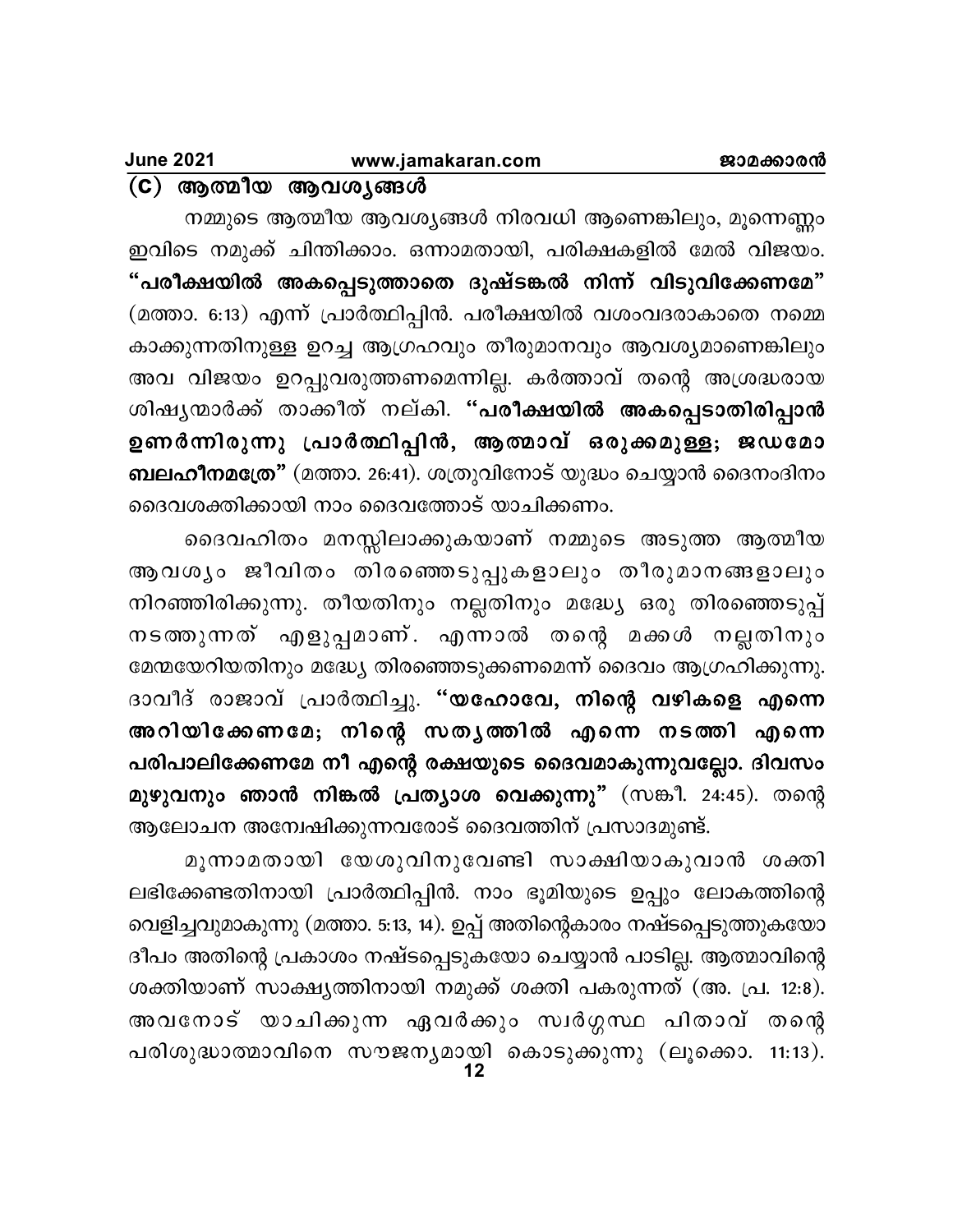| <b>June 2021</b>                                               | www.jamakaran.com |  | ജാമക്കാരൻ |
|----------------------------------------------------------------|-------------------|--|-----------|
| ക്രിസ്തുവിനു വേണ്ടി സാക്ഷ്യം വഹിക്കുമ്പോൾ നമുക്ക് പീഡയും       |                   |  |           |
| പരിഹാസവും നേരിടേണ്ടി വന്നു എന്നിരിക്കാം. സ്വാഭാവികമായി നമുക്ക് |                   |  |           |
| പരിഭവവും നാണവും കണ്ടെന്നിരിക്കാം. എന്നാൽ പരിശുദ്ധാത്മാവ് തന്റെ |                   |  |           |
| ശക്തിയാൽ നിങ്ങളെ നിറയ്ക്കയും ശക്തീകരിക്കുകയും ചെയ്യും. അതിനായി |                   |  |           |
| നമുക്ക് കാത്തിരിക്കാം (അ. പ്ര. 4:31).                          |                   |  |           |

## (d) സാമൂഹ്യ ആവശ്യങ്ങൾ

കുടുംബം, സ്നേഹിതർ, പരിചയക്കാർ എന്നിവരാണ് നമ്മുടെ സാമൂഹ്യ ബന്ധങ്ങളിൽ പെടുന്നവർ പ്രാർത്ഥന ഈ ഓരോ തരക്കാരേയും സ്വാധീനിക്കും. അവരുടെ രക്ഷക്കുവേണ്ടിയും പ്രശ്നങ്ങൾക്കുവേണ്ടിയും ആവശ്യങ്ങൾക്കുവേണ്ടിയും പ്രാർത്ഥിപ്പിൻ. നിങ്ങൾക്ക് ധാരാളം പ്രശ്നങ്ങൾ ഉണ്ടെന്ന് പറഞ്ഞ് ഒഴികഴിവുകൾ കണ്ടുപിടിക്കരുത്. മറ്റുള്ളവരുടെ പ്രശ്നങ്ങളിൽ നാം കരുതലുള്ളവരായി അതിൽ ആത്മാർത്ഥമായി ഇടപെടുമ്പോൾ, കർത്താവ് നമ്മുടെ ജീവിതത്തിലെ പ്രശ്നങ്ങൾക്ക് പരിഹാരം നല്കും. ഇയ്യോബ് ഇതിനൊരു ഉത്തമ ഉദാഹരണമാണ്. അവൻ തന്റെ സ്നേഹിതൻമാർക്കുവേണ്ടി പ്രാർത്ഥിച്ചപ്പോൾ, കർത്താവ് തന്റെ നഷ്ടങ്ങളെ നികത്തി.

ഈ നാല് മേഖലകളും – ബുദ്ധിപരം, ശാരീരികം, ആത്മീകം, സാമൂഹ്യം എന്നിവയെ ലൂക്കൊസ് 2:52 −ൽ ചുരുക്കിപ്പറഞ്ഞിരിക്കുന്നു. ഇത് സന്തുലതയുള്ള ഒരു ക്രിസ്തീയ ജീവിതത്തിൽ അടങ്ങിയിരിക്കുന്നു.

പ്രാർത്ഥനയിലെ നാലാം ഭാഗത്തേക്ക് നാം ഇപ്പോൾ എത്തിച്ചേരുന്നു.

# കീഴ്പ്പെടുവിൻ

ദൈവസന്നിധിയിൽ നമ്മെത്തന്നെ വിനയപ്പെടുത്തുന്ന ഒരു സന്ദർഭമാണ് പ്രാർത്ഥനാസമയം. അനേകം വിശുദ്ധന്മാർ മുട്ടിന്മേൽ നിന്നുകൊണ്ട് ഈ പല്ലവി വളരെ അർത്ഥവത്തായി പാടുന്നു:

"ദൈവത്തിന്റെ ആത്മാവേ, എൻമേൽ വീണിടണേ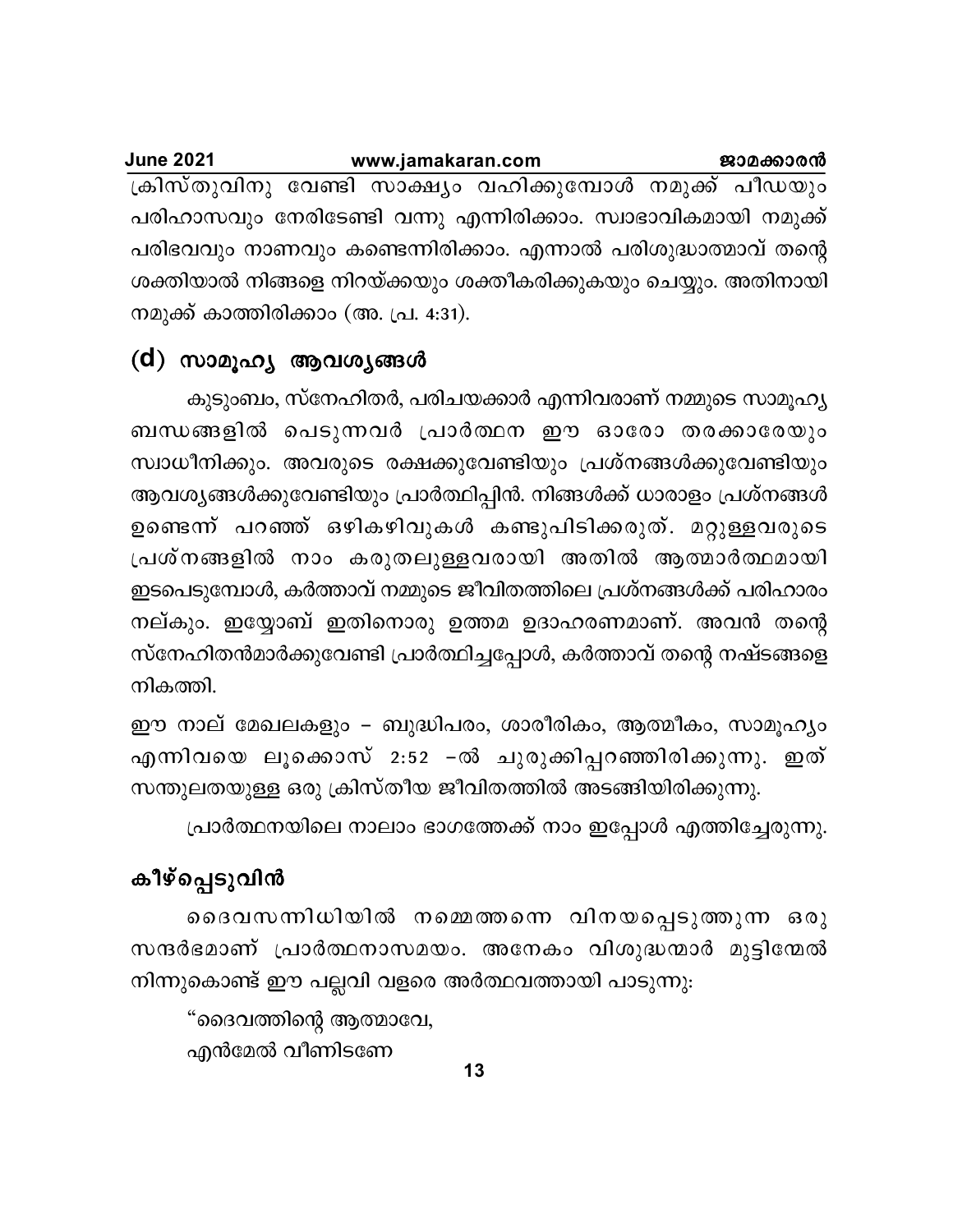ഉടയ്ക്ക, അലിയിക്ക

വാർക്കുക എന്നെ നിറയ്ക്കുക"

സ്വാഭാവികമായി നാം അഹന്തയുള്ളവരും ഈശ്വരശക്തിയിൽ സ്വാർത്ഥതയുള്ളവരുമാണ്. യഥാർത്ഥ പ്രാർത്ഥന നമ്മുലുള്ള ഈ സ്വഭാവത്തെ തകർക്കുന്നു. ദൈവത്തോട് കീഴ്പ്പെട്ടിരിക്ക എന്നതിന്റെ ഏറ്റവും വലിയപാഠം യേശുവിന്റെ ഗദശമന പ്രാർത്ഥനയാണ്. "ഞാൻ ഇച്ഛിക്കുന്നതുപോലെ അല്ല, നിന്റെ ഹിതം തന്നെ ആകട്ടെ" (മത്താ. 26:39, 42). സാത്താനെ എതിരിടുമ്പോൾ, എല്ലാം ചെയ്തശേഷം നാം "എഴുന്നേറ്റു നില്ക്കണം". ദൈവത്തോട് പ്രാർത്ഥിക്കുമ്പോൾ എല്ലാം പറഞ്ഞശേഷം നാം കുനിഞ്ഞു നില്ക്കണം!

ഒരു ഉറച്ച തീരുമാനത്തോടു ഈ നാല് പടികളും പ്രാർത്ഥനയിൽ പ്രായോഗികമാക്കുവിൻ, നല്ലതറക്കല്ലിട്ടാൽ കാലക്രമേണ അത് വളരെ സ്വാഭാവികമായിത്തീരും. എങ്ങനെ ആയാലും പ്രാർത്ഥന വളരെ എളുപ്പമല്ല. നിങ്ങൾ താഴെ ചേർത്തിരിക്കുന്ന പ്രയാസങ്ങൾ സാധാരണ നേരിടും.

## (a) ഉറക്കം, മയക്കം

നമ്മുടെ മുട്ടിന്മേൽ നിന്ന് നാം ഉറങ്ങേണ്ടതിനായി സാത്താൻ തൊട്ടിൽ ആട്ടിത്തരും. ഉറക്കം മാറ്റിനിർത്താൻ, ഒരു വൃതൃസ്തനില്പ് ശീലിക്കണം. മുട്ടിന്മേൽ നിന്ന് പ്രാർത്ഥിക്കുന്നത് നല്ലതാണെങ്കിലും, ആവശ്യാനുസരണം നിങ്ങൾക്ക് നടന്നും പ്രാർത്ഥിക്കാം. വേണ്ടി വന്നാൽ പാട്ടു പാടുകയും ദൈവവചനം വായിക്കുകയും ചെയ്തു ഉറക്കമയക്കത്തിൽ നിന്നു പുറത്തുവരാം.

## $(b)$  ശ്രദ്ധ ചിതറൽ

ഏറ്റവും കുറച്ച് ശല്യമുള്ള ഒരു സ്ഥലം തിരഞ്ഞെടുക്കുവിൻ യേശുവും അപ്പോസ്തലന്മാരും പൂങ്കാവനങ്ങളിലും, മലമുകളിലും, നദീതടങ്ങളിലും പ്രാർത്ഥനക്കായി പോയി. നമ്മുടെ മുറി അടച്ചിട്ട് പ്രാർത്ഥിക്കണമെന്നാണ് നമ്മെ പഠിപ്പിച്ചിരിക്കുന്നത് (മത്താ. 6:6). ഏതായാലും, പ്രാർത്ഥനസമയത്ത് ടെലിഫോൺ എടുത്തു മാറ്റിവയ്ക്കുവിൻ! അനാവശ്യമായ ചിന്തകൾ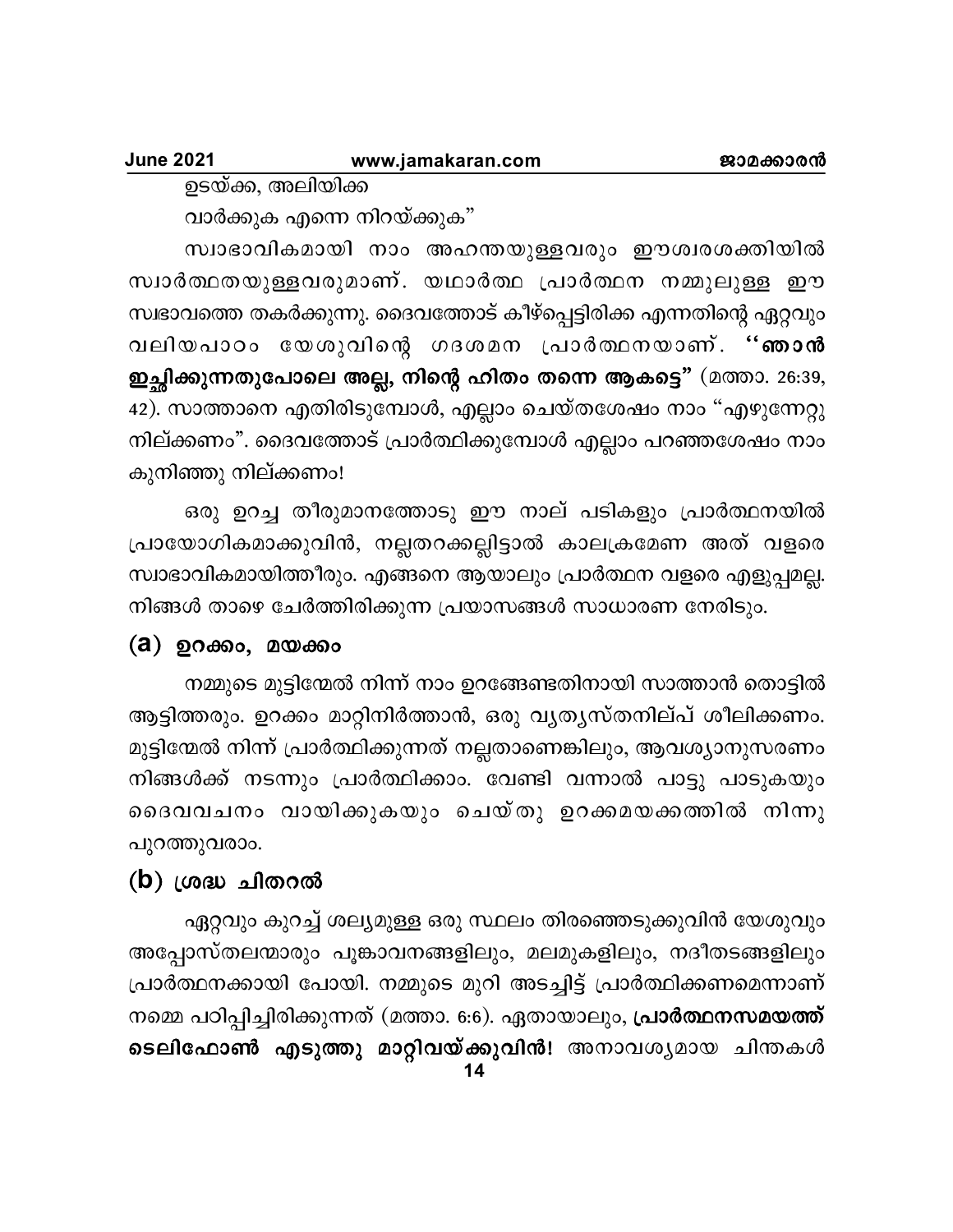| <b>June 2021</b> | www.jamakaran.com                                               | ജാമക്കാരൻ |
|------------------|-----------------------------------------------------------------|-----------|
|                  | നിങ്ങളുടെ മനസ്സിനെ നിറയ്ക്കുമ്പോൾ, യേശുവിന്റെ നാമത്തിൽ സാത്താനെ |           |
|                  | ഭൽസിച്ചു വിജയം അവകാശപ്പെടുവിൻ (യാക്കൊ. 4:7).                    |           |

## $(C)$  മനഃക്ഷീണം

നിങ്ങൾക്ക് പ്രാർത്ഥിക്കാൻ തോന്നുന്നുണ്ടെങ്കിലും ഇല്ലെങ്കിലും പ്രാർത്ഥിക്കുവിൻ. നിങ്ങളുടെ മനോഭാരങ്ങളെ യേശുവിൽ അർപ്പിക്കുവിൻ. നിങ്ങളുടെ പ്രയാസ സാഹചര്യങ്ങളെ സാത്താൻ മുതലെടുക്കരുത് (1 പത്രൊ. 5:7–9). സ്തോത്രത്തോടും സ്തുതിയോടും കൂടെ സകലവും ദൈവത്തിങ്കൽ ഭരമേല്പിക്കുവിൻ (ഫിലി. 4:6).

```
"പാപസങ്കടം താങ്ങീടാൻ
യേശു തക്ക സ്നേഹിതൻ
ദൈവത്തോടു പ്രാർത്ഥിച്ചീടാൻ
സ്വാതന്ത്ര്യം തന്നൽഭുതൻ"
```
നിങ്ങൾ ദൈവസന്നിധിയിൽ പ്രഭാതത്തിൽ മുട്ടുകുത്തിയാൽ, ദിവസത്തിലുടനീളം മറ്റേതൊന്നിനേയും നേരിടാൻ നിങ്ങൾക്ക് നിവർന്നു നില്ക്കാം!

| <b>ONLINE BANKING (NEFT)</b>                                        |                        |
|---------------------------------------------------------------------|------------------------|
| Name: M G E PUSHPARAJ                                               |                        |
| <b>STATE BANK OF INDIA</b>                                          |                        |
| IFSC CODE - IFSC SBIN0001970 -10764116842                           | A/C No: 10764116842    |
| SWIFT CODE - SBININBB300                                            | A/C No: 10764116842    |
| <b>CANARA BANK - SALEM</b><br>(SURAMANGALAM BRANCH)                 |                        |
| IFSC CODE - IFSC CNRB0001219- 1219101013622. A/C No: 1219101013622. |                        |
| SWIFT CODE - CNRB0001219 -1219101013622.                            | A/C No: 1219101013622. |